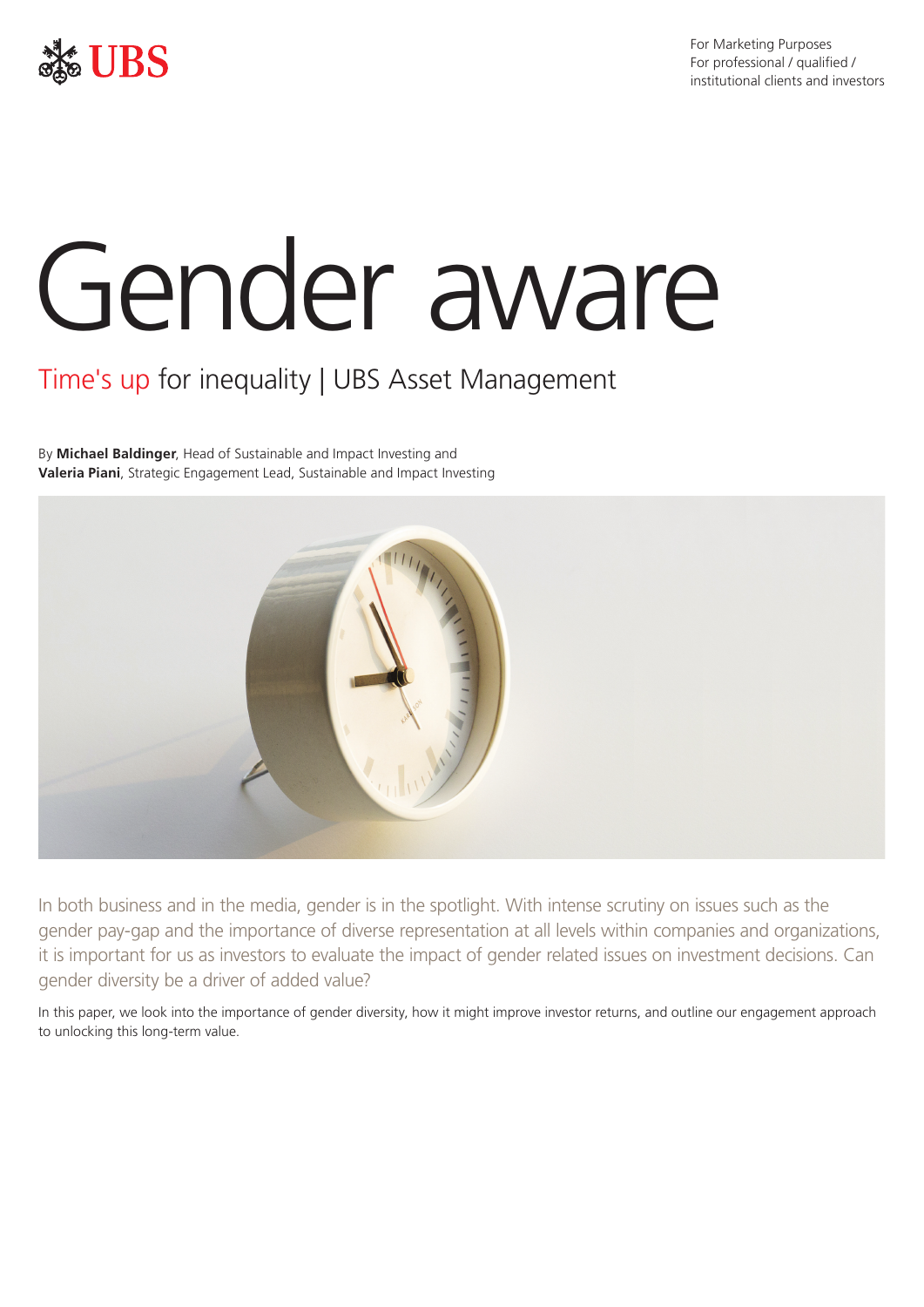# Why gender matters: The UBS view

For us, gender diversity is already a key priority and UBS Asset Management (UBS-AM) is well placed to meet the growing demand for products and solutions that can harness the value of gender.

In addition to products and solutions, as a firm, we're putting our principles into practice. We are a signatory to the Women in Finance Charter, we have an internal women's network for advancing the interests of female employees and we have implemented clear plans to close the current pay gap between male and female employees.



Having women in corporate leadership positions may enhance performance



Gender balanced boards in developed economies demonstrated lower levels of bribery, corruption and fraud



Increased female participation in senior leadership seems to be a marker of better managed organizations

#### Partnering for gender

At the end of 2017, UBS worked with Solactive and Equileap to launch the Equileap Global Gender Equality 100 Leaders, designed to track the leading companies in sustainability and gender. This index throws the spotlight on gender leaders, while also serving as a tool to help drive the agenda for change.

In order to track the index, and also make it accessible to investors, the UBS Gender Equality ETF was created through a collaboration with UBS Asset Management and UBS Global Wealth Management (GWM). Uniquely, a proportion of the management fee generated by the ETF is donated to the UBS Optimus Foundation in supporting the United Nations Sustainable Development Goal 5 – Empowering Women and Girls. One year on, flows into the fund have been strong.



Source: UBS Asset Management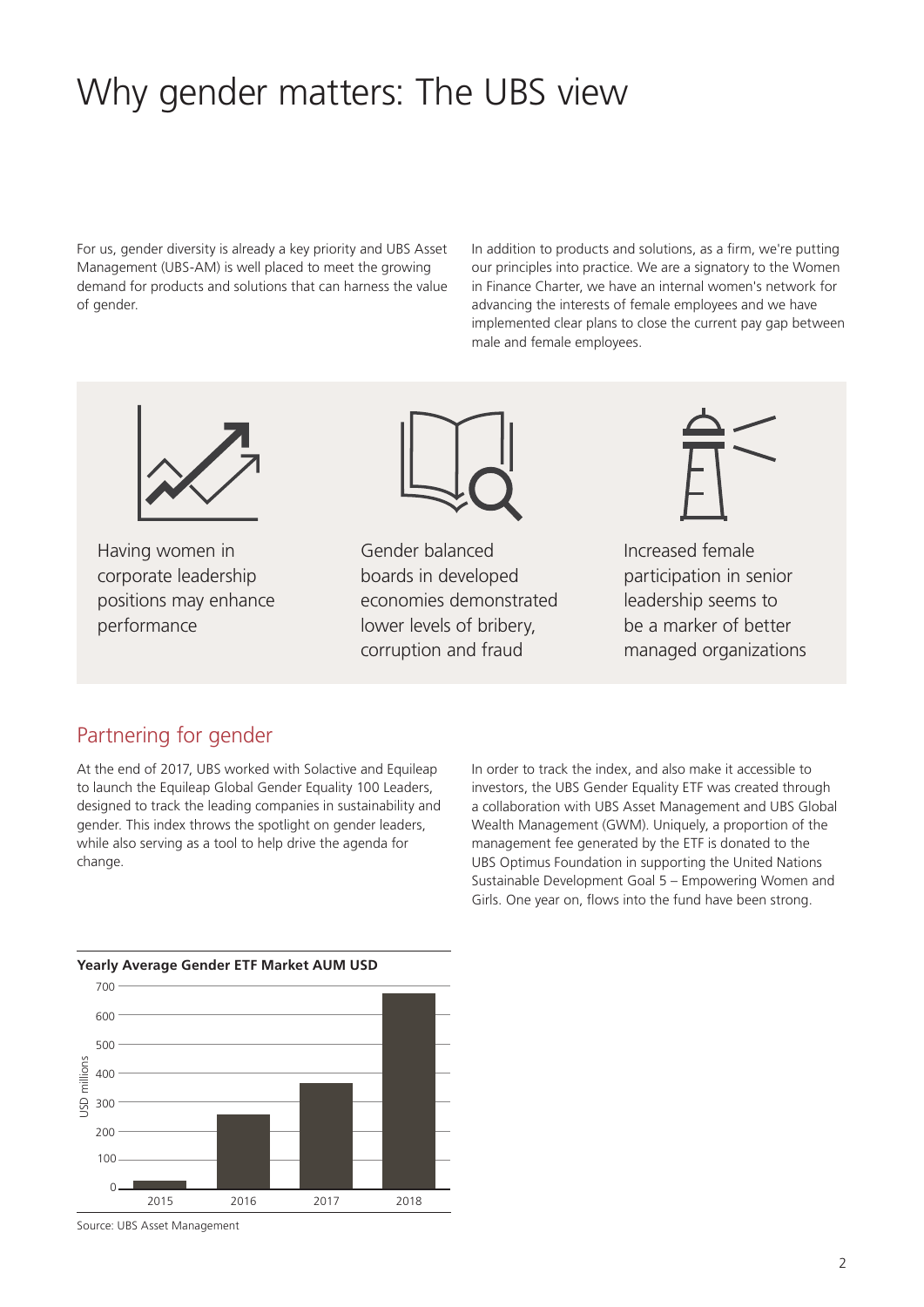# The investment case for gender

#### Is female talent good for business?

In 2015, McKinsey estimated that USD 28 trillion, or 26%, could be added to annual global GDP in 2025 if full gender equality could be achieved, compared to the 'business as usual scenario'.<sup>1</sup> A year later, the Peterson Institute for International Economics revealed that having women in corporate leadership positions may enhance performance.<sup>2</sup>

On the flip side, companies ranking lowest for both gender and ethnic/ cultural diversity (bottom quartile), were almost 30% less likely to achieve above-average profitability than all other companies surveyed.3

#### Can gender drive returns?

Various factors have been cited, to suggest that gender parity offers potential for outperformance. A recent study from the UBS GWM Chief Investment Office (CIO)4 explores

**Gender-diverse global companies exhibit higher profitability**

benefits possible with a more diverse workforce, including higher levels of collective intelligence and informational diversity – both factors can be positively related to group performance.

Another interesting observation revealed by the study is the tendency for more gender balanced boards to apply greater levels of oversight and monitoring. Further, an MSCI ESG report<sup>5</sup> found that gender balanced boards in developed economies demonstrated lower levels of bribery, corruption and fraud.

These findings seem to corroborate the business case for gender diversity, but it is important to have data backed research. A regression analysis conducted by the UBS CIO examined the S&P 500 over a six-year period, to see if more gender-balanced companies outperformed the wider market. The study revealed that after accounting for company size and style, genderbalanced companies did in fact yield a more positive performance, something which held true across sectors.

**Equileap** is a leading organization that leverages the power of investments, knowledge and donations to accelerate gender equality in the workplace, from boardrooms to the supply chain. It provides investors with data and insights on gender equality, assessing thousands of companies globally based on 19 criteria which are organized into four categories.

- Gender balance in leadership & workforce
- Equal compensation & work life balance
- Policies promoting gender equality and commitment
- Transparency & accountability.

The Equileap annual Report & Ranking presents the Top 200 companies globally, insights per country and sector, as well as key findings on gender equality. More information is available on www. equileap.org



Note: based on FTSE Developed World companies. Gender-diverse companies were considered those where the diversity metric is better than average: >20% women on board and executive level, >30% women managers, 40-60% women in workforce, and >50% retention rate from manager to executive. Source: Thomson Reuters, UBS, as of December 2017. Note: ROA = return on assets; ROIC = return on invested capital; ROE = return on equity.

1 The Power of Parity: How Advancing Women's Equality Can Add \$12 Trillion to Global Growth, McKinsey Global Institute, September 2015

2 Marcus Noland, Tyler Moran, Barbara Kotschwar, Is Gender Diversity Profitable? Evidence from a Global Survey, Peterson Institute for International Economics, 2016.

3 Diversity Matters. McKinsey 2015

4 Laura Kane, Michelle Laliberte, Chief Investment Office Americas, UBS Wealth Management, Investing with a gender lens – update 11 October 2018

5 Linda-Eling Lee, Ric Marshall, Damion Rallis, Matt Moscardi, Women on Boards: Global Trends in Gender Diversity on Corporate Boards, MSCI, 2015.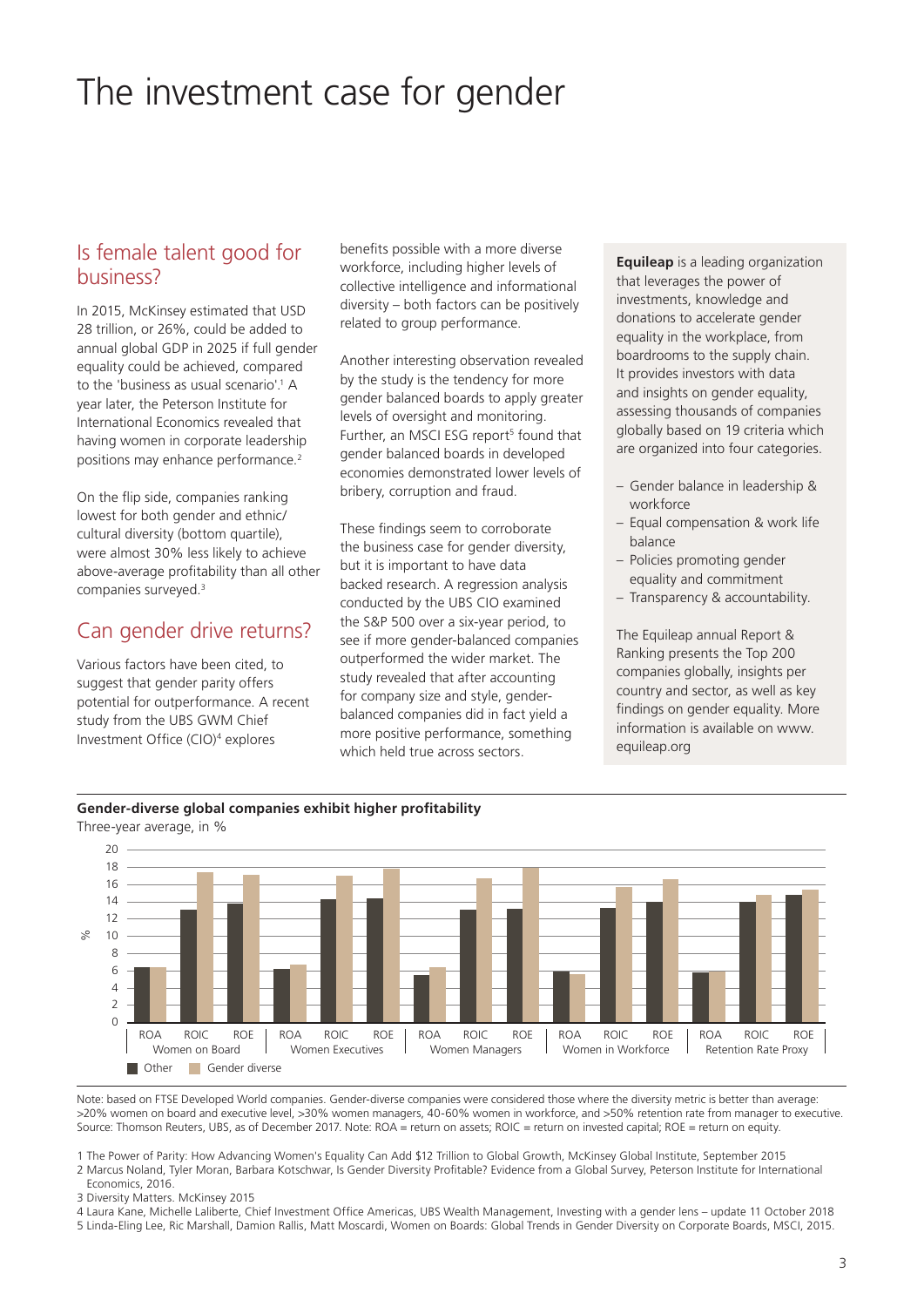However, it is important to note that while a number of studies link gender diversity to better company performance, strategic decision-making and improved company risk profiles, it remains difficult to establish a causal relationship. Still, several reports indicate that increased female participation in senior leadership seems to be a marker of better managed organizations.<sup>5</sup>

## Which sectors are performing?

According to recent research from Morgan Stanley<sup>6</sup>, sectors with the highest average percentage of women in the workforce are financials, health-care, discretionary and staples. But the sectors rewarded the most by the market for gender diversity, as measured by annualized relative returns, are energy, technology, material, financials, utilities and health-care.

On the face of it, the financial sector is the most gender diverse – it has a 50/50 split of male/female employees<sup>7</sup>. However, at an executive level, the sector ranks close to average for empowerment and pay parity. The technology sector on the other hand ranks poorly on gender representation even though it's a new and growing sector8. Interestingly though, companies within the sector tend to include a higher number of women in the C-suite and display better equality in pay relative to other sectors. High gender diverse tech firms also generate, on average, a 5.4% annualized relative return versus low gender diverse tech firms (the same metric averaged 1-2% across all sectors).

#### Which sectors are committing?

According to the latest Equileap report<sup>9</sup>, the top three sectors were communications, where 32% of those companies surveyed reached the Top 200 of Equileap's ranking, financials (27%) and utilities (21%).

For investors looking for potential opportunities, these findings could be a useful starting point in terms of thinking about gender as a potential marker of better performance.

5 Hoogendoorn, S., Oosterbeek, H., van Praag, M. (2011). The Impact of Gender Diversity on the Performance of Business Teams: Evidence from a Field Experiment. Tinbergen Institute Discussion Paper No. 11-074/3.

Woolley, A.W., Chabris, C. F., Pentland, A., Hashmi, N. and Malone, T. W., "Evidence for a collective intelligence factor in the performance of human groups," Science, 330, pp. 686–688.

Karen A. Jehn, Gregory B. Northcraft, Margaret A. Neale, "Why Differences Make a Difference: A Field Study of Diversity, Conflict, and Performance in Workgroups,"Administrative Science Quarterly, Vol. 44, No. 4, 1999. McKinsey, Diversity Matters, 2015

<sup>6 2016</sup> Morgan Stanley Global Quantitative Research, Putting Gender diversity to work: better fundamentals, less volatility

<sup>7 2017</sup> Morgan Stanley: Gender diversity: profile of the financial sector

<sup>8 2017</sup> Morgan Stanley: gender diversity profile of the technology sector

<sup>9</sup> Gender Equality Global Report and Ranking 2018, Equileap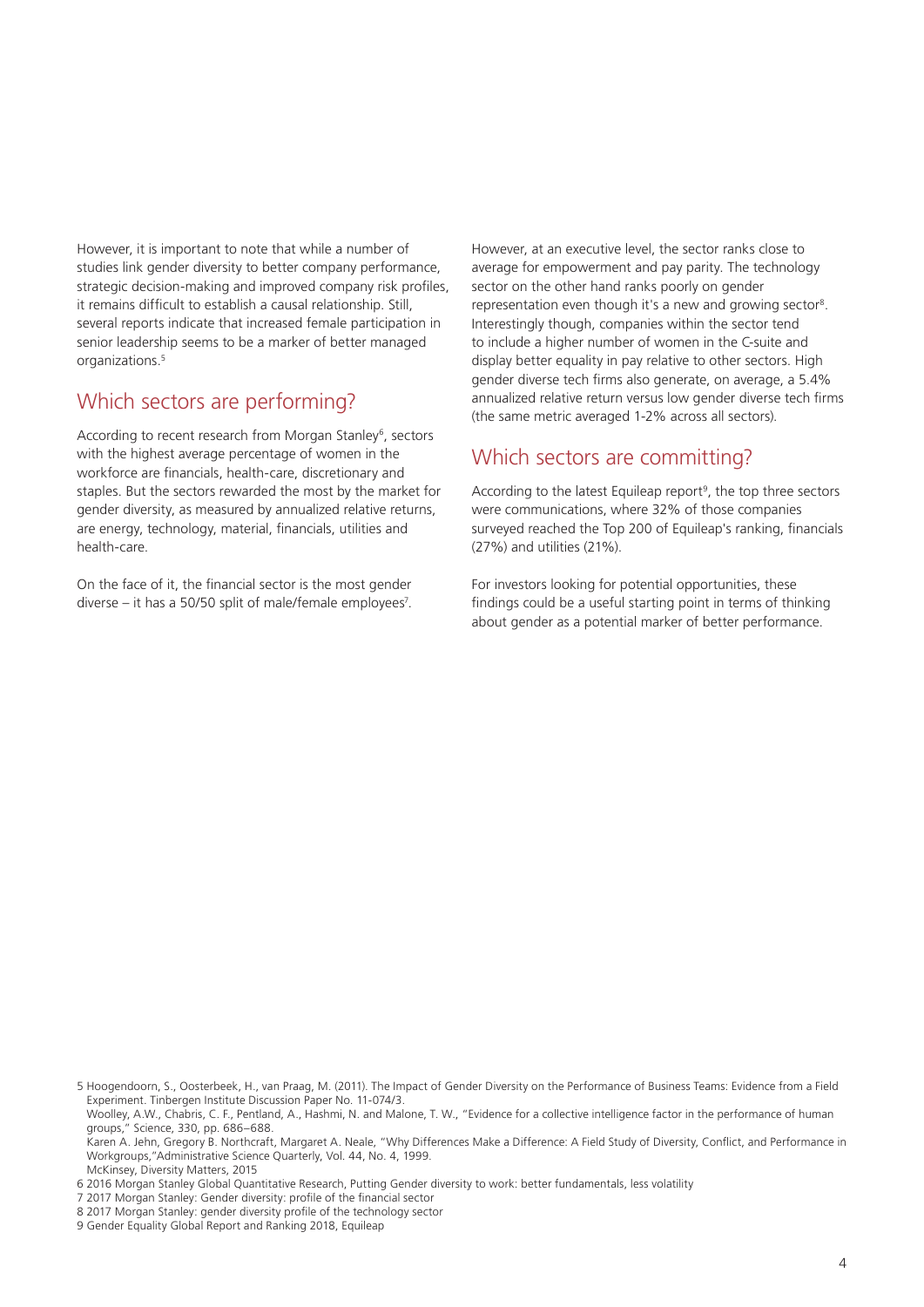# Prioritizing gender diversity Can we proactively improve companies?

## Driving gender equality through shareholder engagement

At UBS-AM, we have selected gender diversity as a priority topic for our shareholder engagement program. In collaboration with UBS Global Wealth Management, we are undertaking discussions with portfolio companies who missed out on inclusion in the Gender Equality 100 Leaders Index, but are within striking distance. In these dialogues, we run through the evidence supporting the business case for gender equality, explain the metrics they are being assessed on, and help them map out a plan for improving their performance, with the goal of being included in the Gender Equality 100 Leaders Index the following year or two.

## Engagement in Practice

We believe that effective company engagement is crucial to unlocking potential value. So, in structuring our engagement program around gender, we need to set clear targets that we aim to achieve, such as to

- Catalyze best practices and standards across sectors in the long run, and therefore the performance of the Global Gender Equality ETF.
- Improve gender diversity practices by companies not included in the Equileap index but well positioned to be included in the future.
- Collect feedback from the companies on obstacles to take further action and move from policy commitments to implementation.
- Increase corporate disclosure on current policies and practices which would benefit better investment and proxy voting decisions

## Our engagement roadmap

Our engagement plan begins with developing a focus list of 20 companies taking into consideration their position in the Equileap database, UBS-AM financial exposure and our assessment of gender equality performance on financial valuations.

In conjunction with other engagement efforts planned by UBS-AM, we will engage with companies through conference calls/in person meetings with IR, HR and sustainability experts, and when possible, with our equity PMs or analysts. The meetings will be an opportunity to discuss the results of our research, encourage further actions, and identify objectives for future dialogue.

The success of this engagement initiative will be measured by achievement of our defined engagement goals and eventual inclusion of companies in the Equileap index in the future. Our proxy voting policy includes provisions on gender diversity at the board level around the world. In 2020, proxy voting decisions on Board director and nomination committee members will be informed by the success/failure of the engagement dialogue too.

# Conclusion

As the focus on gender leadership grows ever more intense and regulatory pressures increase, we expect gender to become an increasingly important topic for investors. At UBS-AM we strive not only to be a leader in terms of offering investment products and solutions which meet our clients' needs and demands, but also to work with investee companies to help them develop best practices in relation to gender equality and empowerment, and thereby unlock longterm value.